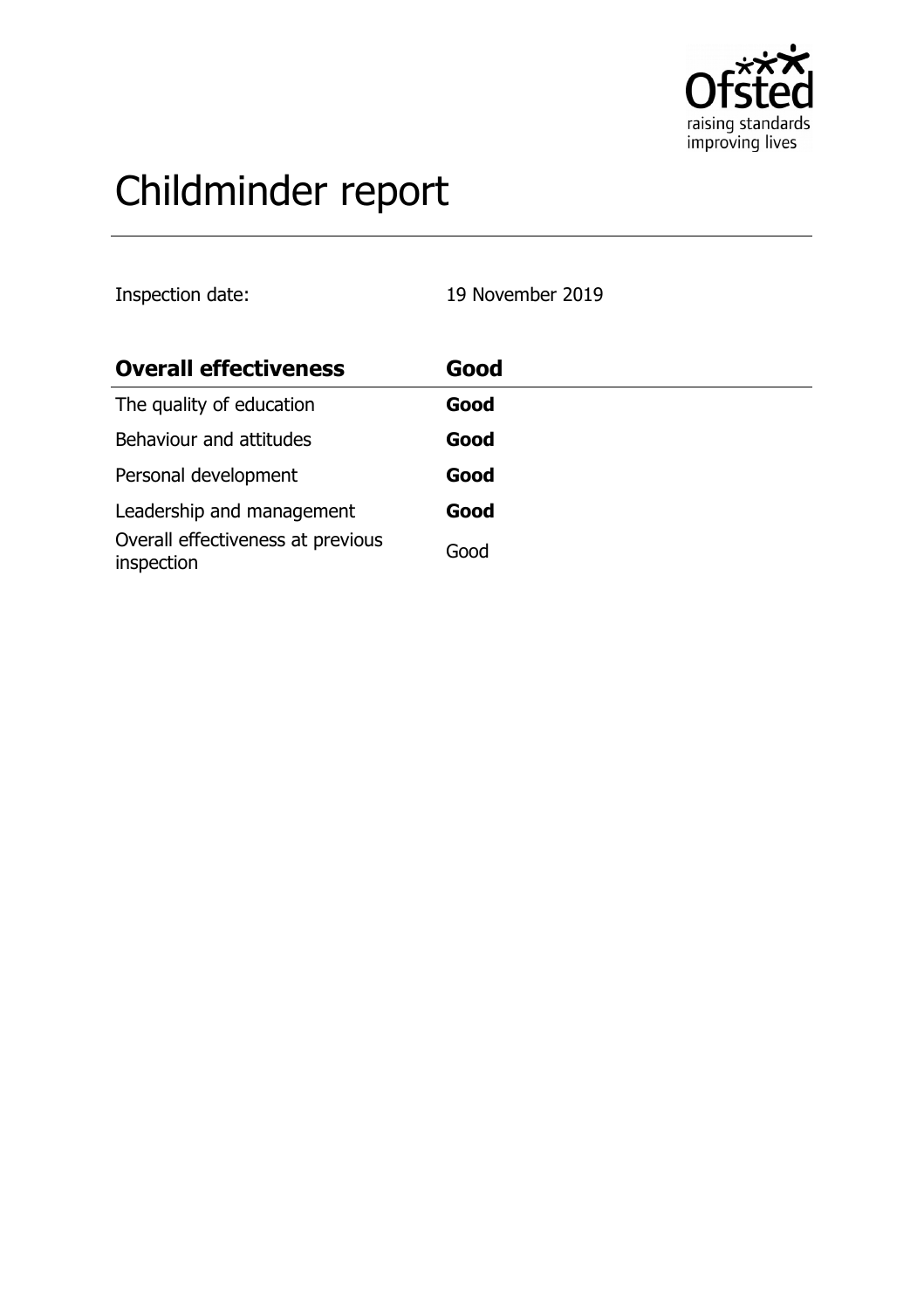

## **What is it like to attend this early years setting?**

### **The provision is good**

Children are happy, safe and well cared for in this homely environment. They enjoy their time with the kind and caring childminder and have fun as they learn through play. Children are given plenty of attention and the childminder involves herself in their play. The childminder has high expectations of children, and promoting respect and manners is important to her. Children feel comfortable in her care, supporting their emotional well-being successfully. The childminder carefully considers what they like to do and are interested in when planning activities. She regularly reads their favourite stories and involves them by asking questions about the characters and events in the story. The childminder supports children's communication and language skills well as she constantly talks to them. Children's physical development is promoted well. The childminder provides opportunities for them to enjoy fresh air and exercise daily. She organises regular outside activities, such as playing in the garden and at local parks.

## **What does the early years setting do well and what does it need to do better?**

- The childminder is knowledgeable about child development. She uses her good observations of children's play to help her identify and plan for their future learning. The childminder keeps parents informed about their children's progress by sending regular photographs and messages. This also provides parents with opportunities to share in their child's learning.
- $\blacksquare$  The childminder plans for children individually to support their progress as they play. She seizes opportunities for children to hear and use counting in everyday play situations, as they count the number of vehicles they have. Children enjoy learning about the wider world as they collect leaves to make a home for the hedgehogs. They use forks to paint pictures of the hedgehogs to create the spikes and add a red pom-pom nose.
- $\blacksquare$  The childminder manages children's behaviour well. She is calm, encouraging and positive. Children listen, respond to instructions and are respectful and polite. The childminder gives lots of praise and encouragement. This helps to build children's self-esteem and confidence. Children learn how to manage their own behaviour and are confident in their surroundings.
- $\blacksquare$  Children have daily opportunities to socialise with other children when they attend toddler groups the childminder also helps at. This supports children as they learn about their community and the wider world.
- Children develop good levels of confidence and self-esteem. The childminder encourages them from a young age to take an active part in their own self-care. She helps children to dress themselves, use the toilet and tidy up after playing, in preparation for starting school.
- $\blacksquare$  The childminder values the good partnerships she has with parents. When children start at the setting, she invites parents to share detailed information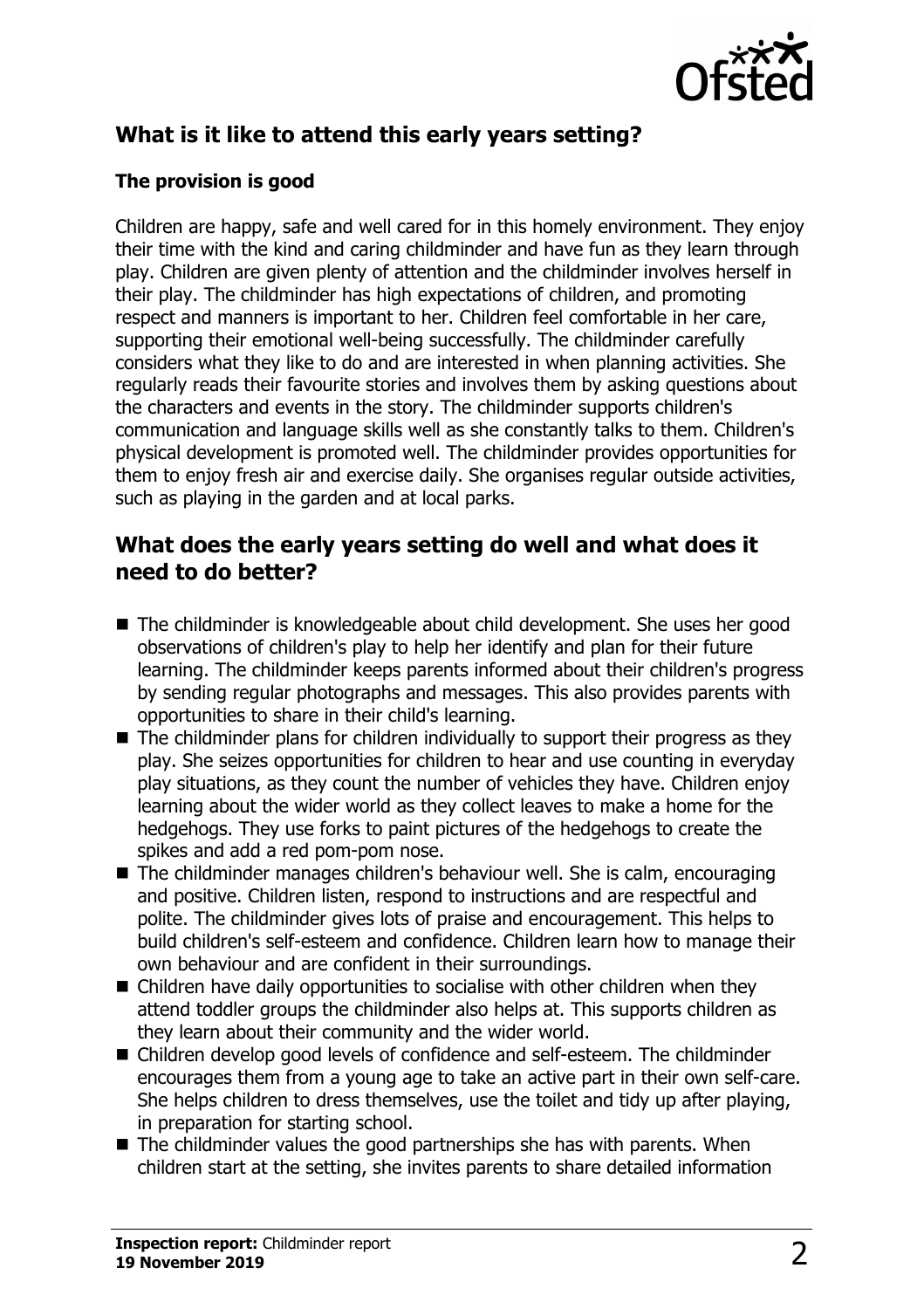

about their child's likes, dislikes, daily routine and what they can do. She uses this information to tailor care and learning for every child and she puts out toys she knows they like and are interested in. Parents are complimentary about the childminder. They say their children's social and behavioural skills have come on very well, including pronouncing complex words. They also say that the childminder provides a caring and supportive environment and their children enjov attending.

- $\blacksquare$  The childminder has good relationships with professionals at schools that children also attend. Daily conversations with school staff help to provide continuity of care for children. However, the childminder does not share detailed information about children's development with settings attended by children, to fully complement their learning.
- $\blacksquare$  The childminder reflects on her practice and the changes she needs to make to raise the standards of her setting. The childminder seeks the views of parents, who complete questionnaires, so they have a voice in her setting. She has been supported by the early years team and other childminders to address the weaknesses raised at the last inspection. However, she does not yet focus sharply enough on her professional development to raise the quality of her provision to the highest level.

## **Safeguarding**

The arrangements for safeguarding are effective.

The childminder has a good understanding of child protection issues and the procedures to follow if she has concerns about a child's welfare. She recently updated her safeguarding training and holds the relevant contact details for the safeguarding team. She understands the signs and symptoms that may present if a child is being abused. The childminder confidently understands the correct procedures to follow should she have concerns for the welfare of a child. She is also aware of her responsibilities should an allegation be made against her. The childminder places a robust emphasis on children's safety. She carries out regular risk assessments, which help her to identify and minimise any hazards to children.

## **What does the setting need to do to improve?**

#### **To further improve the quality of the early years provision, the provider should:**

- share more precise information about children's development with other settings that they also attend, to complement their learning
- extend the focus on professional development to raise the good quality of provision to the next level.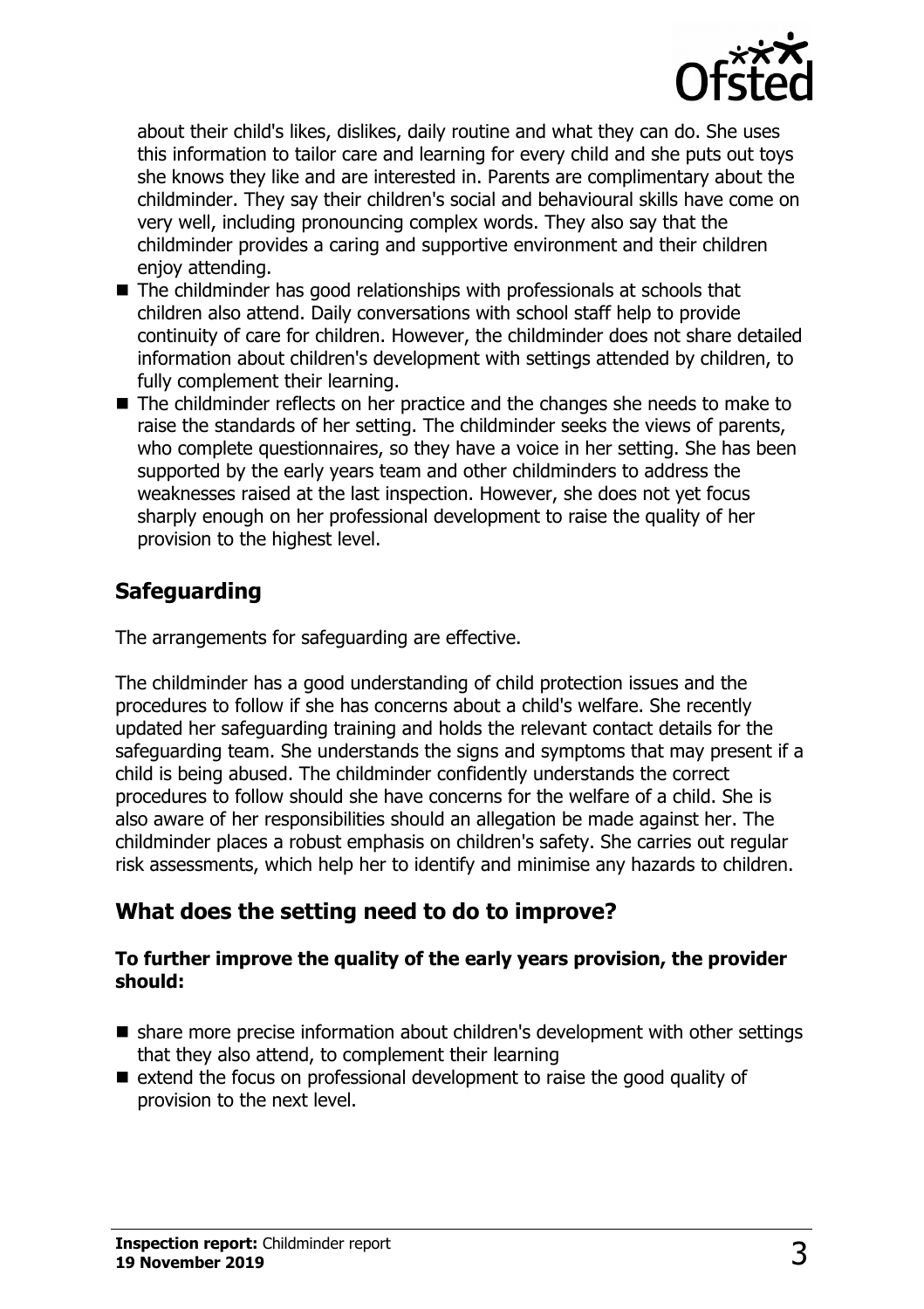

| <b>Setting details</b>        |                                                                                      |
|-------------------------------|--------------------------------------------------------------------------------------|
| Unique reference number       | 255092                                                                               |
| Local authority               | Sandwell                                                                             |
| <b>Inspection number</b>      | 10071880                                                                             |
| <b>Type of provision</b>      | Childminder                                                                          |
| <b>Registers</b>              | Early Years Register, Compulsory Childcare<br>Register, Voluntary Childcare Register |
| Day care type                 | Childminder                                                                          |
| Age range of children         | $3$ to 10                                                                            |
| <b>Total number of places</b> | 6                                                                                    |
| Number of children on roll    | 15                                                                                   |
| Date of previous inspection   | 22 July 2015                                                                         |

## **Information about this early years setting**

The childminder registered in 1997 and lives in Oldbury. She operates all year round from 7.30am to 6pm, Monday to Friday, except for bank holidays and family holidays. The childminder holds a relevant qualification at level 3. She provides early funded education for three- and four-year-old children.

## **Information about this inspection**

#### **Inspector**

Jennifer Turner

#### **Inspection activities**

- $\blacksquare$  The inspector completed a learning walk and evaluated an activity with the childminder to understand how the early years provision is organised.
- $\blacksquare$  The inspector spoke to the childminder and children during the inspection.
- The inspector looked at a sample of the childminder's documentation. This includes information about the suitability of members of the household and her policies and procedures.
- The inspector took account of parents' written comments and views.

We carried out this inspection under sections 49 and 50 of the Childcare Act 2006 on the quality and standards of provision that is registered on the Early Years Register. The registered person must ensure that this provision complies with the statutory framework for children's learning, development and care, known as the early years foundation stage.

If you are not happy with the inspection or the report, you can [complain to Ofsted.](http://www.gov.uk/complain-ofsted-report)